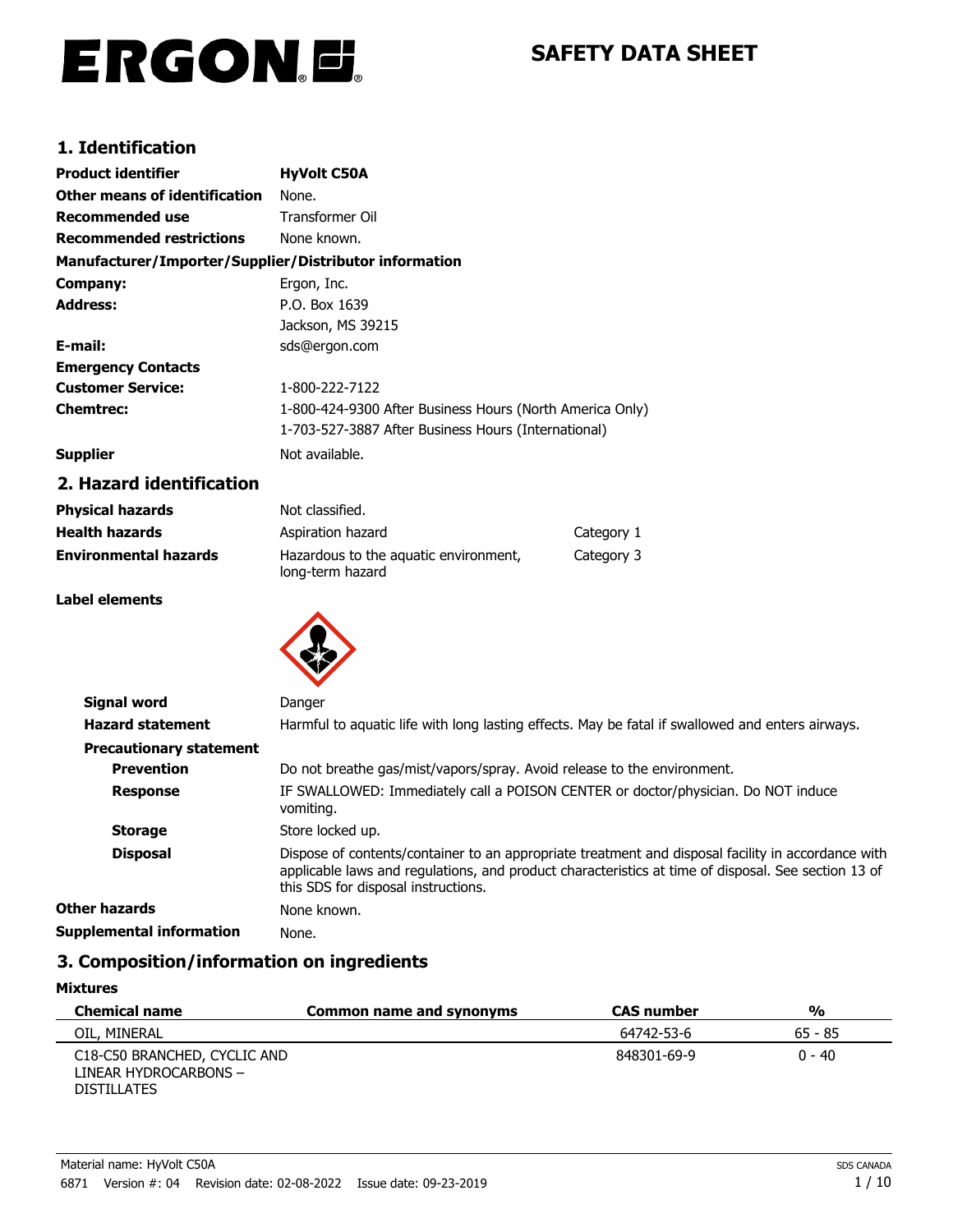| <b>Chemical name</b>                                                                | <b>Common name and synonyms</b>                                                                                                                                                                                                                                                                                                                                                                                     | <b>CAS number</b> | $\frac{1}{2}$ |
|-------------------------------------------------------------------------------------|---------------------------------------------------------------------------------------------------------------------------------------------------------------------------------------------------------------------------------------------------------------------------------------------------------------------------------------------------------------------------------------------------------------------|-------------------|---------------|
| LUBRICATING OILS (PETROLEUM),<br>C15-30, HYDROTREATED NEUTRAL<br>OIL-BASED          |                                                                                                                                                                                                                                                                                                                                                                                                                     | 72623-86-0        | $0 - 40$      |
| OIL, MINERAL                                                                        |                                                                                                                                                                                                                                                                                                                                                                                                                     | 64742-55-8        | $0 - 35$      |
| SOLVENT NAPHTHA (PETROLEUM),<br>HEAVY AROM.                                         |                                                                                                                                                                                                                                                                                                                                                                                                                     | 64742-94-5        | $\leq 1$      |
| <b>BUTYLATED HYDROXYTOLUENE</b><br>(BHT)                                            |                                                                                                                                                                                                                                                                                                                                                                                                                     | 128-37-0          | < 0.4         |
| <b>Composition comments</b>                                                         | Not classified as a carcinogen. Meets EU requirement of less than 3% (w/w) DMSO extract for total<br>polycyclic aromatic compound (PAC) using IP 346.                                                                                                                                                                                                                                                               |                   |               |
| 4. First-aid measures                                                               |                                                                                                                                                                                                                                                                                                                                                                                                                     |                   |               |
| <b>Inhalation</b>                                                                   | Move to fresh air. Oxygen or artificial respiration if needed. IF exposed or concerned: Get medical<br>advice/attention.                                                                                                                                                                                                                                                                                            |                   |               |
| <b>Skin contact</b>                                                                 | Wash contact areas with soap and water. Remove contaminated clothing. Launder contaminated<br>clothing before reuse. If skin irritation or an allergic skin reaction develops, get medical attention.                                                                                                                                                                                                               |                   |               |
| Eye contact                                                                         | Flush thoroughly with water. If irritation occurs, get medical assistance.                                                                                                                                                                                                                                                                                                                                          |                   |               |
| <b>Ingestion</b>                                                                    | Do NOT induce vomiting. If vomiting occurs naturally, have victim lean forward to reduce risk of<br>aspiration. Call a poison control center immediately.                                                                                                                                                                                                                                                           |                   |               |
| <b>Most important</b><br>symptoms/effects, acute and<br>delayed                     | Defatting of the skin.                                                                                                                                                                                                                                                                                                                                                                                              |                   |               |
| <b>Indication of immediate</b><br>medical attention and special<br>treatment needed | Treat symptomatically.                                                                                                                                                                                                                                                                                                                                                                                              |                   |               |
| <b>General information</b>                                                          | Contact physician if discomfort continues.                                                                                                                                                                                                                                                                                                                                                                          |                   |               |
| 5. Fire-fighting measures                                                           |                                                                                                                                                                                                                                                                                                                                                                                                                     |                   |               |
| Suitable extinguishing media                                                        | Halon. Dry chemicals. Foam. Carbon dioxide (CO2). Water spray or fog. Do not use water jet as an<br>extinguisher, as this will spread the fire.                                                                                                                                                                                                                                                                     |                   |               |
| <b>Unsuitable extinguishing</b><br>media                                            | Do not use a solid water stream as it may scatter and spread fire.                                                                                                                                                                                                                                                                                                                                                  |                   |               |
| <b>Specific hazards arising from</b><br>the chemical                                | No unusual fire or explosion hazards noted.                                                                                                                                                                                                                                                                                                                                                                         |                   |               |
| Special protective equipment<br>and precautions for<br>firefighters                 | Wear full protective clothing, including helmet, self-contained positive pressure or pressure demand<br>breathing apparatus, protective clothing and face mask.                                                                                                                                                                                                                                                     |                   |               |
| <b>Fire fighting</b><br>equipment/instructions                                      | Cool containers exposed to flames with water until well after the fire is out. Firefighters must use<br>standard protective equipment including flame retardant coat, helmet with face shield, gloves,<br>rubber boots, and in enclosed spaces, SCBA. Use pressurized air mask if product is involved in a<br>fire.                                                                                                 |                   |               |
| <b>General fire hazards</b>                                                         | No unusual fire or explosion hazards noted. Flammability Class: Combustible IIIB                                                                                                                                                                                                                                                                                                                                    |                   |               |
| 6. Accidental release measures                                                      |                                                                                                                                                                                                                                                                                                                                                                                                                     |                   |               |
| <b>Personal precautions,</b><br>protective equipment and<br>emergency procedures    | Keep unnecessary personnel away. Local authorities should be advised if significant spillages cannot<br>be contained. Wear appropriate protective equipment and clothing during clean-up. Do not touch<br>damaged containers or spilled material unless wearing appropriate protective clothing. Ensure<br>adequate ventilation.                                                                                    |                   |               |
| <b>Methods and materials for</b><br>containment and cleaning up                     | Large Spills: ELIMINATE all ignition sources (no smoking, flares, sparks or flames in immediate<br>area). Stop the flow of material, if this is without risk. Dike the spilled material, where this is<br>possible. Cover with plastic sheet to prevent spreading. Absorb in vermiculite, dry sand or earth or<br>absorbent material then place into containers. Following product recovery, flush area with water. |                   |               |
|                                                                                     | Small Spills: Wipe up with absorbent material (e.g. cloth, fleece). Clean surface thoroughly to<br>remove residual contamination.                                                                                                                                                                                                                                                                                   |                   |               |

Never return spills in original containers for re-use. For waste disposal, see section 13 of the SDS.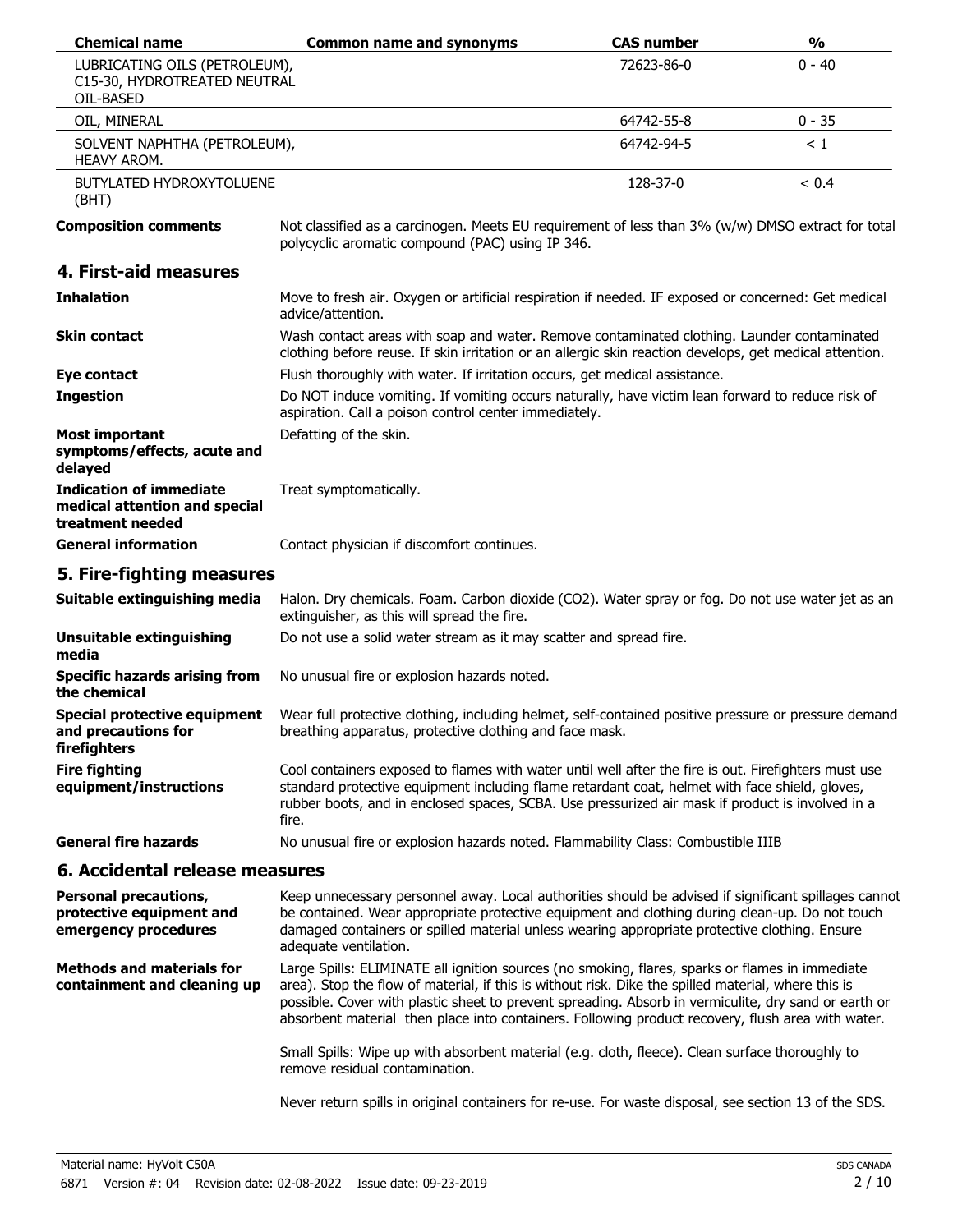Prevent further leakage or spillage if safe to do so. Prevent entry into waterways, sewer, basements or confined areas. Avoid discharge to the aquatic environment. Contact local authorities in case of spillage to drain/aquatic environment. Avoid discharge into drains, water courses or onto the ground. If this material is spilled into navigable waters and creates a visible sheen, it is reportable to the National Response Center. **Environmental precautions**

## **7. Handling and storage**

| <b>Precautions for safe handling</b>                               | DO NOT handle, store or open near an open flame, sources of heat or sources of ignition. Protect<br>material from direct sunlight. Do not breathe dust/fume/gas/mist/vapors/spray. Wash hands after<br>handling and before eating. Do not get this material in contact with eyes. Avoid contact with skin.<br>Avoid prolonged exposure. All handling to take place in well-ventilated area. Shower after work.<br>Remove and wash contaminated clothing promptly. |
|--------------------------------------------------------------------|-------------------------------------------------------------------------------------------------------------------------------------------------------------------------------------------------------------------------------------------------------------------------------------------------------------------------------------------------------------------------------------------------------------------------------------------------------------------|
| Conditions for safe storage,<br>including any<br>incompatibilities | Store locked up. Keep away from heat, sparks and open flame. Store in a well-ventilated place. Use<br>care in handling/storage.                                                                                                                                                                                                                                                                                                                                   |

## **8. Exposure controls/personal protection**

#### **Occupational exposure limits**

| <b>US. ACGIH Threshold Limit Values</b><br>Form<br><b>Value</b><br><b>Type</b><br><b>Components</b>      |            |                    |                                  |
|----------------------------------------------------------------------------------------------------------|------------|--------------------|----------------------------------|
| <b>BUTYLATED</b><br>HYDROXYTOLUENE (BHT)<br>(CAS 128-37-0)                                               | <b>TWA</b> | 2 $mq/m3$          | Inhalable fraction and<br>vapor. |
| LUBRICATING OILS<br>(PETROLEUM), C15-30,<br><b>HYDROTREATED NEUTRAL</b><br>OIL-BASED (CAS<br>72623-86-0) | <b>TWA</b> | 5 mg/m $3$         | Inhalable fraction.              |
| OIL, MINERAL (CAS<br>64742-55-8)                                                                         | <b>TWA</b> | 5 mg/m $3$         | Inhalable fraction.              |
| SOLVENT NAPHTHA<br>(PETROLEUM), HEAVY<br>AROM. (CAS 64742-94-5)                                          | <b>TWA</b> | $200 \text{ mg/m}$ | Non-aerosol.                     |

#### **Canada. Alberta OELs (Occupational Health & Safety Code, Schedule 1, Table 2)**

| <b>Components</b>                                                                                                | <b>Type</b> | <b>Value</b>  | <b>Form</b> |  |
|------------------------------------------------------------------------------------------------------------------|-------------|---------------|-------------|--|
| <b>BUTYLATED</b><br>HYDROXYTOLUENE (BHT)<br>$(CAS 128-37-0)$                                                     | <b>TWA</b>  | $10$ mg/m $3$ |             |  |
| C18-C50 BRANCHED,<br><b>CYCLIC AND LINEAR</b><br><b>HYDROCARBONS-</b><br><b>DISTILLATES (CAS</b><br>848301-69-9) | <b>TWA</b>  | 1590 mg/m3    |             |  |
|                                                                                                                  |             | $400$ ppm     |             |  |
| OIL, MINERAL (CAS<br>64742-55-8)                                                                                 | <b>STEL</b> | $10$ mg/m $3$ | Mist.       |  |
|                                                                                                                  | <b>TWA</b>  | 5 mg/m $3$    | Mist.       |  |
| SOLVENT NAPHTHA<br>(PETROLEUM), HEAVY<br>AROM. (CAS 64742-94-5)                                                  | <b>TWA</b>  | 200 mg/m3     | Vapor.      |  |

#### **Canada. British Columbia OELs. (Occupational Exposure Limits for Chemical Substances, Occupational Health and Safety Regulation 296/97, as amended)**

| <b>Components</b>                                          | Type | Value      | Form                             |
|------------------------------------------------------------|------|------------|----------------------------------|
| <b>BUTYLATED</b><br>HYDROXYTOLUENE (BHT)<br>(CAS 128-37-0) | TWA  | 2 mg/m $3$ | Vapor and aerosol,<br>inhalable. |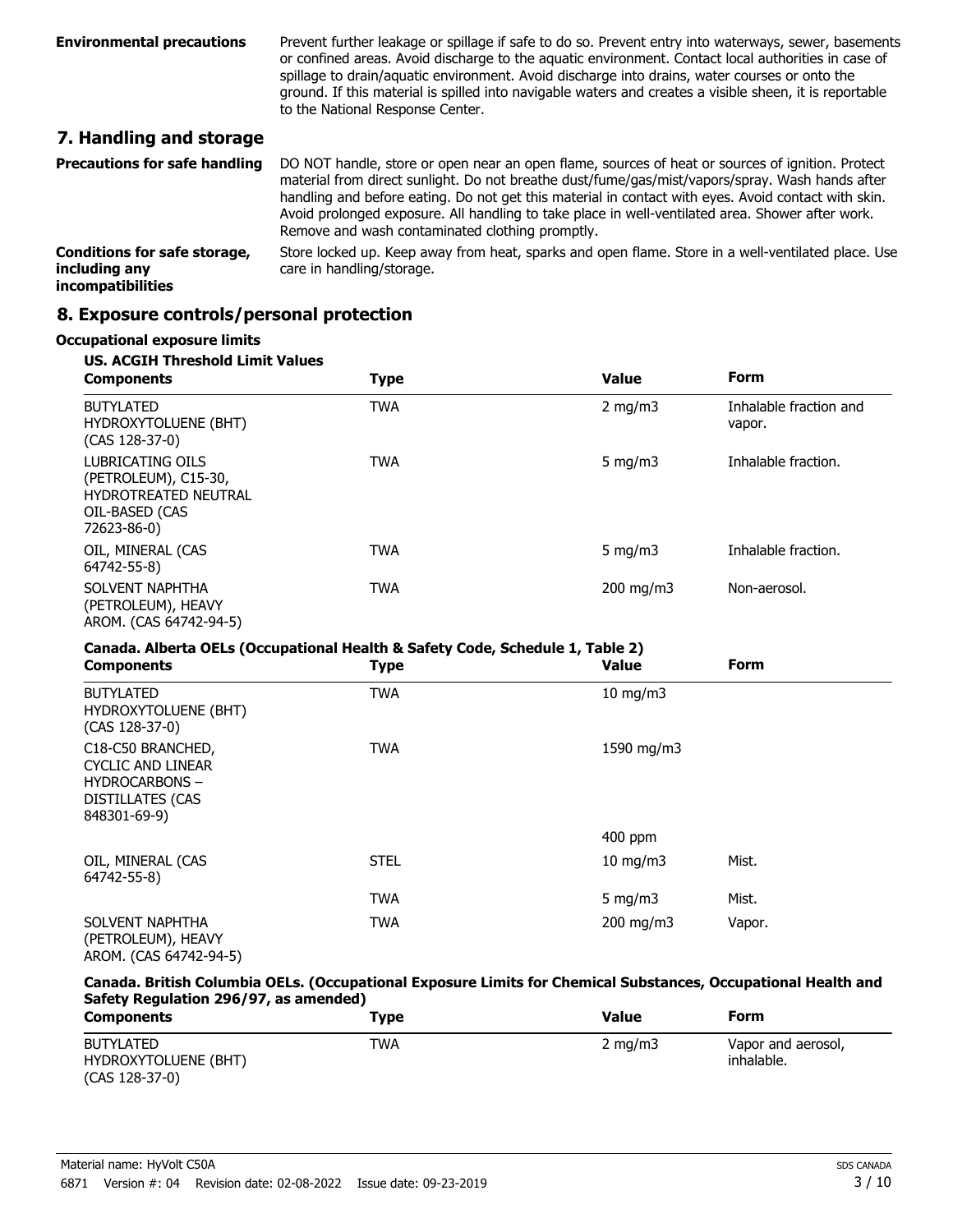## **Canada. British Columbia OELs. (Occupational Exposure Limits for Chemical Substances, Occupational Health and Safety Regulation 296/97, as amended)**

| <b>Components</b>                                                                                        | Type | Value              | <b>Form</b>  |  |
|----------------------------------------------------------------------------------------------------------|------|--------------------|--------------|--|
| LUBRICATING OILS<br>(PETROLEUM), C15-30,<br><b>HYDROTREATED NEUTRAL</b><br>OIL-BASED (CAS<br>72623-86-0) | TWA  | 1 $mq/m3$          | Mist.        |  |
| SOLVENT NAPHTHA<br>(PETROLEUM), HEAVY<br>AROM. (CAS 64742-94-5)                                          | TWA  | $200 \text{ mg/m}$ | Non-aerosol. |  |

## **Canada. Manitoba OELs (Reg. 217/2006, The Workplace Safety And Health Act)**

| <b>Material</b>                                                                                          | Type        | <b>Value</b>       | <b>Form</b>                      |
|----------------------------------------------------------------------------------------------------------|-------------|--------------------|----------------------------------|
| HyVolt C50A                                                                                              | TWA         | 5 mg/m $3$         | Inhalable fraction.              |
| <b>Components</b>                                                                                        | <b>Type</b> | <b>Value</b>       | <b>Form</b>                      |
| <b>BUTYLATED</b><br>HYDROXYTOLUENE (BHT)<br>$(CAS 128-37-0)$                                             | TWA         | 2 mg/m $3$         | Inhalable fraction and<br>vapor. |
| LUBRICATING OILS<br>(PETROLEUM), C15-30,<br><b>HYDROTREATED NEUTRAL</b><br>OIL-BASED (CAS<br>72623-86-0) | TWA         | 5 mg/m $3$         | Inhalable fraction.              |
| OIL, MINERAL (CAS<br>64742-53-6)                                                                         | TWA         | 5 mg/m $3$         | Inhalable fraction.              |
| OIL, MINERAL (CAS<br>64742-55-8)                                                                         | TWA         | 5 mg/m $3$         | Inhalable fraction.              |
| SOLVENT NAPHTHA<br>(PETROLEUM), HEAVY<br>AROM. (CAS 64742-94-5)                                          | <b>TWA</b>  | $200 \text{ mg/m}$ | Non-aerosol.                     |

#### **Canada. Ontario OELs. (Control of Exposure to Biological or Chemical Agents)**

| <b>Components</b>                                                                         | Type | Value            | <b>Form</b>                      |
|-------------------------------------------------------------------------------------------|------|------------------|----------------------------------|
| <b>BUTYLATED</b><br>HYDROXYTOLUENE (BHT)<br>(CAS 128-37-0)                                | TWA  | $2 \text{ mg/m}$ | Inhalable fraction and<br>vapor. |
| LUBRICATING OILS<br>(PETROLEUM), C15-30,<br><b>HYDROTREATED NEUTRAL</b><br>OIL-BASED (CAS | TWA  | 5 $mq/m3$        | Inhalable fraction.              |

72623-86-0)

## **Canada. Quebec OELs. (Ministry of Labor - Regulation respecting occupational health and safety)**

| <b>Material</b>                                                                                                  | <b>Type</b> | <b>Value</b>  | <b>Form</b> |  |
|------------------------------------------------------------------------------------------------------------------|-------------|---------------|-------------|--|
| HyVolt C50A                                                                                                      | <b>STEL</b> | $10$ mg/m $3$ | Mist.       |  |
|                                                                                                                  | <b>TWA</b>  | 5 mg/m $3$    | Mist.       |  |
| <b>Components</b>                                                                                                | <b>Type</b> | <b>Value</b>  | <b>Form</b> |  |
| <b>BUTYLATED</b><br>HYDROXYTOLUENE (BHT)<br>$(CAS 128-37-0)$                                                     | <b>TWA</b>  | $10$ mg/m $3$ |             |  |
| C18-C50 BRANCHED,<br><b>CYCLIC AND LINEAR</b><br><b>HYDROCARBONS-</b><br><b>DISTILLATES (CAS</b><br>848301-69-9) | <b>TWA</b>  | 1590 mg/m3    |             |  |
|                                                                                                                  |             | $400$ ppm     |             |  |
| OIL, MINERAL (CAS<br>64742-55-8)                                                                                 | <b>STEL</b> | $10$ mg/m $3$ | Mist.       |  |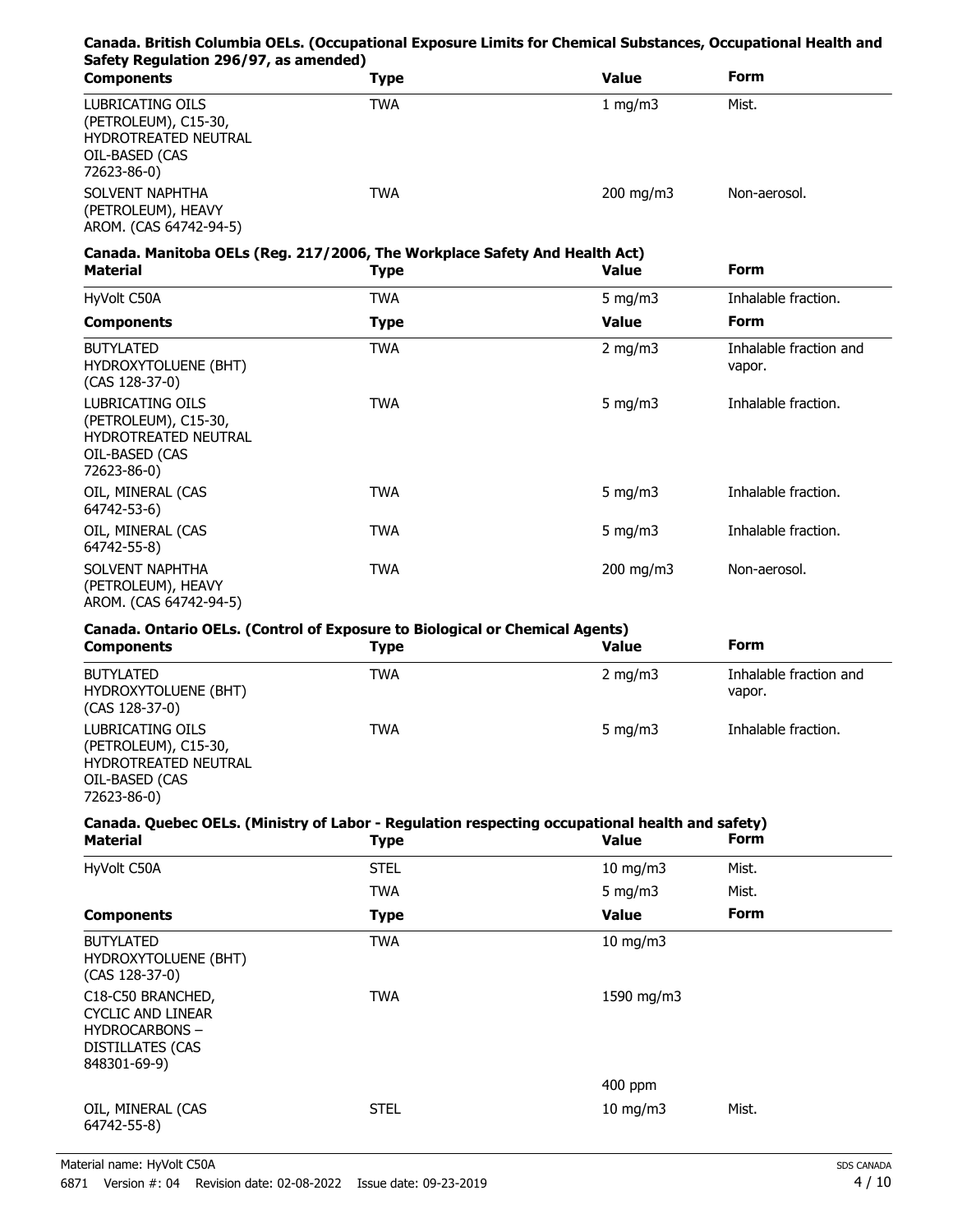## **Canada. Quebec OELs. (Ministry of Labor - Regulation respecting occupational health and safety) Components Type** OIL, MINERAL (CAS STEL STEL 10 mg/m3 Mist. 64742-53-6) OIL, MINERAL (CAS TWA TWA 5 mg/m3 Mist. 64742-55-8) OIL, MINERAL (CAS TWA TWA 5 mg/m3 Mist. 64742-53-6)

# **Canada. Saskatchewan OELs (Occupational Health and Safety Regulations, 1996, Table 21)**

| <b>Components</b>                                                                                                | <b>Type</b>                                                | <b>Value</b>                                                                                     | Form                             |
|------------------------------------------------------------------------------------------------------------------|------------------------------------------------------------|--------------------------------------------------------------------------------------------------|----------------------------------|
| <b>BUTYLATED</b><br>HYDROXYTOLUENE (BHT)<br>(CAS 128-37-0)                                                       | 15 minute                                                  | $4$ mg/m $3$                                                                                     | Inhalable fraction and<br>vapor. |
|                                                                                                                  | 8 hour                                                     | 2 mg/m $3$                                                                                       | Inhalable fraction and<br>vapor. |
| C18-C50 BRANCHED,<br><b>CYCLIC AND LINEAR</b><br><b>HYDROCARBONS-</b><br><b>DISTILLATES (CAS</b><br>848301-69-9) | 15 minute                                                  | 500 ppm                                                                                          |                                  |
|                                                                                                                  | 8 hour                                                     | 400 ppm                                                                                          |                                  |
| OIL, MINERAL (CAS<br>64742-55-8)                                                                                 | 15 minute                                                  | $10$ mg/m $3$                                                                                    |                                  |
| OIL, MINERAL (CAS<br>64742-53-6)                                                                                 | 15 minute                                                  | 10 mg/m3                                                                                         |                                  |
|                                                                                                                  | 8 hour                                                     | 5 mg/m $3$                                                                                       |                                  |
| OIL, MINERAL (CAS<br>64742-55-8)                                                                                 | 8 hour                                                     | 5 mg/m $3$                                                                                       |                                  |
| SOLVENT NAPHTHA<br>(PETROLEUM), HEAVY<br>AROM. (CAS 64742-94-5)                                                  | 15 minute                                                  | 250 mg/m3                                                                                        | Vapor.                           |
|                                                                                                                  | 8 hour                                                     | 200 mg/m3                                                                                        | Vapor.                           |
| <b>Biological limit values</b>                                                                                   | No biological exposure limits noted for the ingredient(s). |                                                                                                  |                                  |
| <b>Exposure guidelines</b>                                                                                       |                                                            |                                                                                                  |                                  |
| Canada - Alberta OELs: Skin designation                                                                          |                                                            |                                                                                                  |                                  |
| 64742-94-5)                                                                                                      |                                                            | SOLVENT NAPHTHA (PETROLEUM), HEAVY AROM. (CAS Can be absorbed through the skin.                  |                                  |
| Canada - British Columbia OELs: Skin designation                                                                 |                                                            |                                                                                                  |                                  |
| 64742-94-5)                                                                                                      |                                                            | SOLVENT NAPHTHA (PETROLEUM), HEAVY AROM. (CAS Can be absorbed through the skin.                  |                                  |
| Canada - Manitoba OELs: Skin designation                                                                         |                                                            |                                                                                                  |                                  |
| 64742-94-5)                                                                                                      |                                                            | SOLVENT NAPHTHA (PETROLEUM), HEAVY AROM. (CAS Can be absorbed through the skin.                  |                                  |
| Canada - Ontario OELs: Skin designation                                                                          |                                                            |                                                                                                  |                                  |
| 64742-94-5)                                                                                                      |                                                            | SOLVENT NAPHTHA (PETROLEUM), HEAVY AROM. (CAS Can be absorbed through the skin.                  |                                  |
| Canada - Saskatchewan OELs: Skin designation                                                                     |                                                            |                                                                                                  |                                  |
| 64742-94-5)                                                                                                      | SOLVENT NAPHTHA (PETROLEUM), HEAVY AROM. (CAS              | Can be absorbed through the skin.                                                                |                                  |
|                                                                                                                  | US ACGIH Threshold Limit Values: Skin designation          |                                                                                                  |                                  |
| 64742-94-5)                                                                                                      | SOLVENT NAPHTHA (PETROLEUM), HEAVY AROM. (CAS              | Can be absorbed through the skin.                                                                |                                  |
| <b>Appropriate engineering</b><br>controls                                                                       | occupational exposure limit is not exceeded.               | Provide adequate ventilation, including appropriate local extraction, to ensure that the defined |                                  |
| Individual protection measures, such as personal protective equipment                                            |                                                            |                                                                                                  |                                  |

**Eye/face protection** Goggles/face shield are recommended.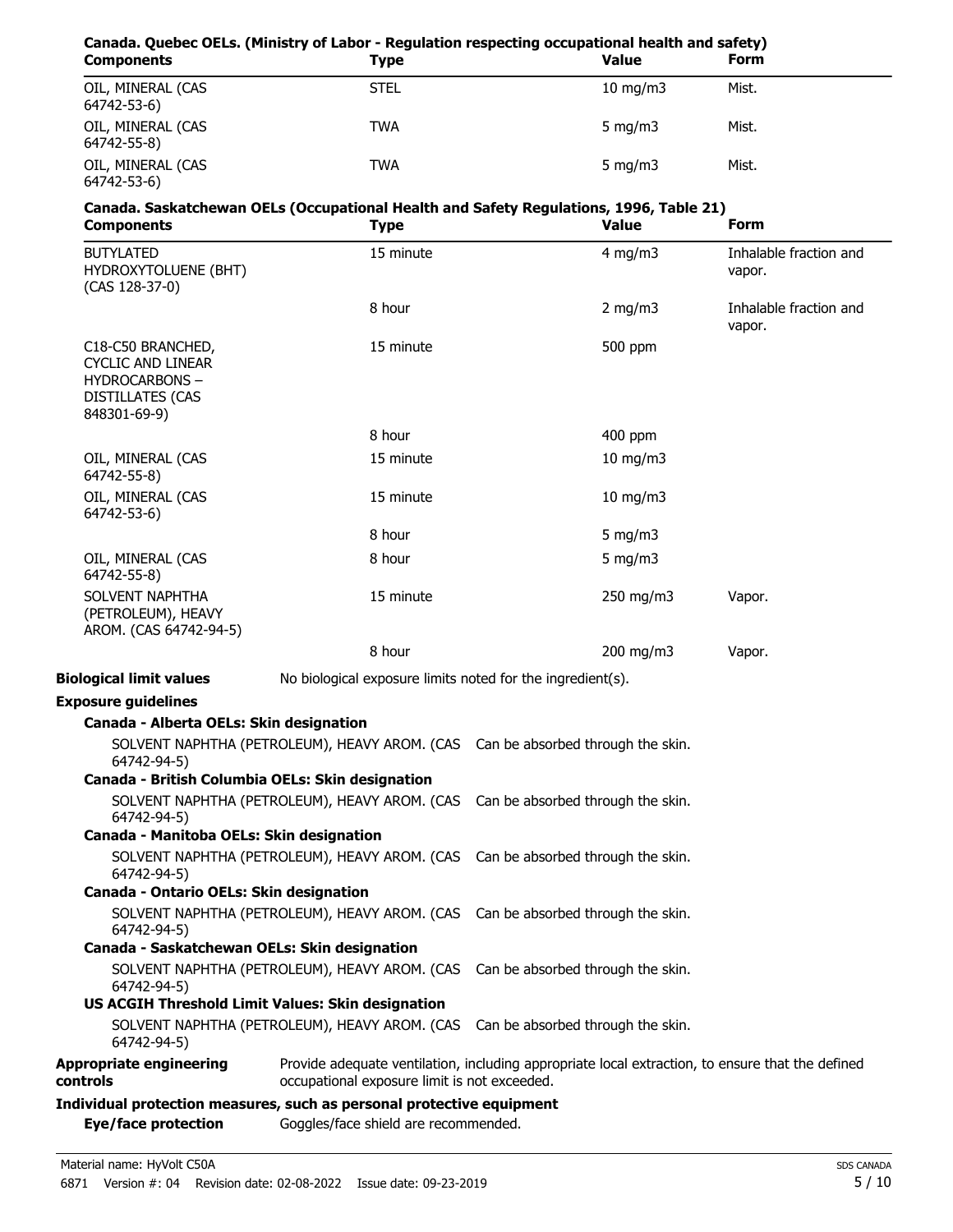| <b>Skin protection</b>                   |                                                                                                                                                                                                                                                          |
|------------------------------------------|----------------------------------------------------------------------------------------------------------------------------------------------------------------------------------------------------------------------------------------------------------|
| <b>Hand protection</b>                   | Chemical resistant gloves are recommended. If contact with forearms is likely wear gauntlet style<br>gloves.                                                                                                                                             |
| <b>Other</b>                             | Chemical/oil resistant clothing is recommended. Launder contaminated clothing before reuse.                                                                                                                                                              |
| <b>Respiratory protection</b>            | Under normal conditions, respirator is not normally required. When workers are facing<br>concentrations above the exposure limit they must use appropriate certified respirators.                                                                        |
| <b>Thermal hazards</b>                   | Not available.                                                                                                                                                                                                                                           |
| <b>General hygiene</b><br>considerations | Always observe good personal hygiene measures, such as washing after handling the material and<br>before eating, drinking, and/or smoking. Routinely wash work clothing to remove contaminants.<br>Discard contaminated footwear that cannot be cleaned. |

## **9. Physical and chemical properties**

| <b>Appearance</b>                                 | Clear & bright                                                                                                          |
|---------------------------------------------------|-------------------------------------------------------------------------------------------------------------------------|
| <b>Physical state</b>                             | Liquid.                                                                                                                 |
| <b>Form</b>                                       | Liquid.                                                                                                                 |
| Color                                             | Water White to Pale                                                                                                     |
| Odor                                              | Mild Petroleum Odor                                                                                                     |
| <b>Odor threshold</b>                             | Not available.                                                                                                          |
| рH                                                | Not applicable                                                                                                          |
| <b>Melting point/freezing point</b>               | -85 °F (-65 °C) ASTM D5950                                                                                              |
| Initial boiling point and<br>boiling range        | 545 °F (285 °C) ASTM D2887/ ISO 3294                                                                                    |
| <b>Flash point</b>                                | 289.4 °F (143 °C) Pensky-Martens Closed Cup ASTM D93/ ISO 2719<br>311 °F (155 °C) Cleveland Open Cup ASTM D92/ ISO 2592 |
| <b>Evaporation rate</b>                           | Not available.                                                                                                          |
| Flammability (solid, gas)                         | Not available.                                                                                                          |
| Upper/lower flammability or explosive limits      |                                                                                                                         |
| Flammability limit - lower Not available.<br>(%)  |                                                                                                                         |
| <b>Flammability limit -</b><br>upper $(% )$       | Not available.                                                                                                          |
| <b>Explosive limit - lower</b><br>(%)             | Not available.                                                                                                          |
| <b>Explosive limit - upper</b><br>(%)             | Not available.                                                                                                          |
| Vapor pressure                                    | Not available.                                                                                                          |
| <b>Vapor density</b>                              | Not available.                                                                                                          |
| <b>Relative density</b>                           | 0.89 (59 °F (15 °C) ASTM D4052/ ISO 12185)                                                                              |
| Solubility(ies)                                   |                                                                                                                         |
| <b>Solubility (water)</b>                         | Insoluble                                                                                                               |
| <b>Partition coefficient</b><br>(n-octanol/water) | Not established.                                                                                                        |
| <b>Auto-ignition temperature</b>                  | > 599 °F (> 315 °C) ASTM E659                                                                                           |
| <b>Decomposition temperature</b>                  | Not available.                                                                                                          |
| <b>Viscosity</b>                                  | 9.5 cSt (104 °F (40 °C) ASTM D445)                                                                                      |
| 10. Stability and reactivity                      |                                                                                                                         |
| <b>Reactivity</b>                                 | The product is stable and non-reactive under normal conditions of use, storage and transport                            |
| <b>Chemical stability</b>                         | Stable.                                                                                                                 |
| <b>Possibility of hazardous</b><br>reactions      | Hazardous polymerization does not occur.                                                                                |

| <b>Conditions to avoid</b> | Heat, flames and sparks. Avoid temperatures exceeding the flash point. |
|----------------------------|------------------------------------------------------------------------|
| Incompatible materials     | Strong oxidizing agents.                                               |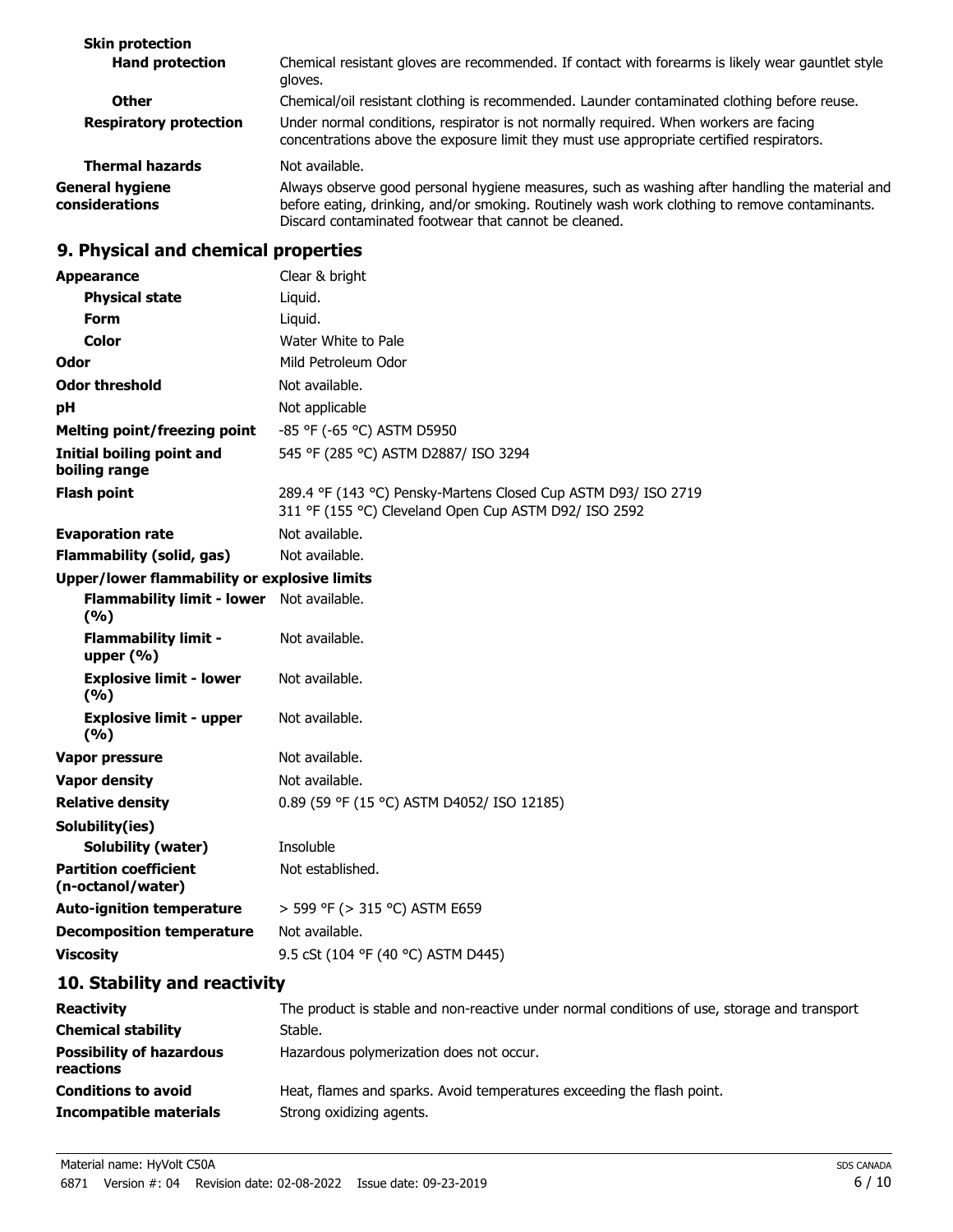| <b>Hazardous decomposition</b> | Upon decomposition, this product emits carbon monoxide, carbon dioxide and/or low molecular |
|--------------------------------|---------------------------------------------------------------------------------------------|
| products                       | weight hydrocarbons.                                                                        |

## **11. Toxicological information**

| <b>Information on likely routes of exposure</b>                                    |                                                                                                                                                                                |
|------------------------------------------------------------------------------------|--------------------------------------------------------------------------------------------------------------------------------------------------------------------------------|
| <b>Inhalation</b>                                                                  | May be fatal if swallowed and enters airways.                                                                                                                                  |
| <b>Skin contact</b>                                                                | Frequent or prolonged contact may defat and dry the skin, leading to discomfort and dermatitis                                                                                 |
| Eye contact                                                                        | May be irritating to eyes.                                                                                                                                                     |
| <b>Ingestion</b>                                                                   | May cause gastrointestinal discomfort if swallowed. Do not induce vomiting. Vomiting may<br>increase risk of product aspiration. May be fatal if swallowed and enters airways. |
| Symptoms related to the<br>physical, chemical and<br>toxicological characteristics | Defatting of the skin. Coughing. Shortness of breath. Discomfort in the chest.                                                                                                 |
| <b>Information on toxicological effects</b>                                        |                                                                                                                                                                                |

| <b>Acute toxicity</b>                                 | Not applicable.                                                                               |                                                                                                |  |
|-------------------------------------------------------|-----------------------------------------------------------------------------------------------|------------------------------------------------------------------------------------------------|--|
| <b>Components</b>                                     | <b>Species</b>                                                                                | <b>Test Results</b>                                                                            |  |
|                                                       |                                                                                               | C18-C50 BRANCHED, CYCLIC AND LINEAR HYDROCARBONS - DISTILLATES (CAS 848301-69-9)               |  |
| <b>Acute</b>                                          |                                                                                               |                                                                                                |  |
| <b>Inhalation</b>                                     |                                                                                               |                                                                                                |  |
| <b>LC50</b>                                           | Rat                                                                                           | 61 mg/l, 4 Hours                                                                               |  |
|                                                       |                                                                                               | Not available. * Estimates for product may be based on additional component data not shown.    |  |
| <b>Skin corrosion/irritation</b>                      |                                                                                               | May cause defatting of the skin, but is neither an irritant nor a sensitizer.                  |  |
| Serious eye damage/eye<br>irritation                  | Not classified. May cause minor irritation on eye contact.                                    |                                                                                                |  |
| Respiratory or skin sensitization                     |                                                                                               |                                                                                                |  |
| <b>Respiratory sensitization</b>                      | Not classified.                                                                               |                                                                                                |  |
| <b>Skin sensitization</b>                             | Not classified. May cause defatting of the skin, but is neither an irritant nor a sensitizer. |                                                                                                |  |
| <b>Germ cell mutagenicity</b>                         | mutagenic or genotoxic.                                                                       | No data available to indicate product or any components present at greater than 0.1% are       |  |
| <b>Carcinogenicity</b>                                |                                                                                               | This product is not considered to be a carcinogen by IARC, ACGIH, NTP, or OSHA. Not classified |  |
| <b>Reproductive toxicity</b>                          |                                                                                               | Contains no ingredient listed as toxic to reproduction                                         |  |
| Specific target organ toxicity<br>- single exposure   | Not classified.                                                                               |                                                                                                |  |
| Specific target organ toxicity<br>- repeated exposure | Not classified.                                                                               |                                                                                                |  |
| <b>Aspiration hazard</b>                              | May be fatal if swallowed and enters airways.                                                 |                                                                                                |  |
| <b>Chronic effects</b>                                |                                                                                               | Prolonged inhalation may be harmful. Prolonged exposure may cause chronic effects              |  |
| <b>Further information</b>                            | Risk of chemical pneumonia after aspiration.                                                  |                                                                                                |  |

## **12. Ecological information**

| <b>Ecotoxicity</b>                            |                                       |                            |                                  |
|-----------------------------------------------|---------------------------------------|----------------------------|----------------------------------|
| <b>Product</b>                                |                                       | <b>Species</b>             | <b>Test Results</b>              |
| HyVolt C50A                                   |                                       |                            |                                  |
| Aquatic                                       |                                       |                            |                                  |
| Crustacea                                     | EC50                                  | Daphnia                    | 24.429 mg/l, 48 hours estimated  |
| Fish                                          | LC50                                  | Fish                       | 60.1604 mg/l, 96 hours estimated |
| <b>Components</b>                             | <b>Species</b><br><b>Test Results</b> |                            |                                  |
| BUTYLATED HYDROXYTOLUENE (BHT) (CAS 128-37-0) |                                       |                            |                                  |
| Aquatic                                       |                                       |                            |                                  |
| Crustacea                                     | <b>EC50</b>                           | Water flea (Daphnia pulex) | 1.44 mg/l, 48 hours              |
|                                               |                                       |                            |                                  |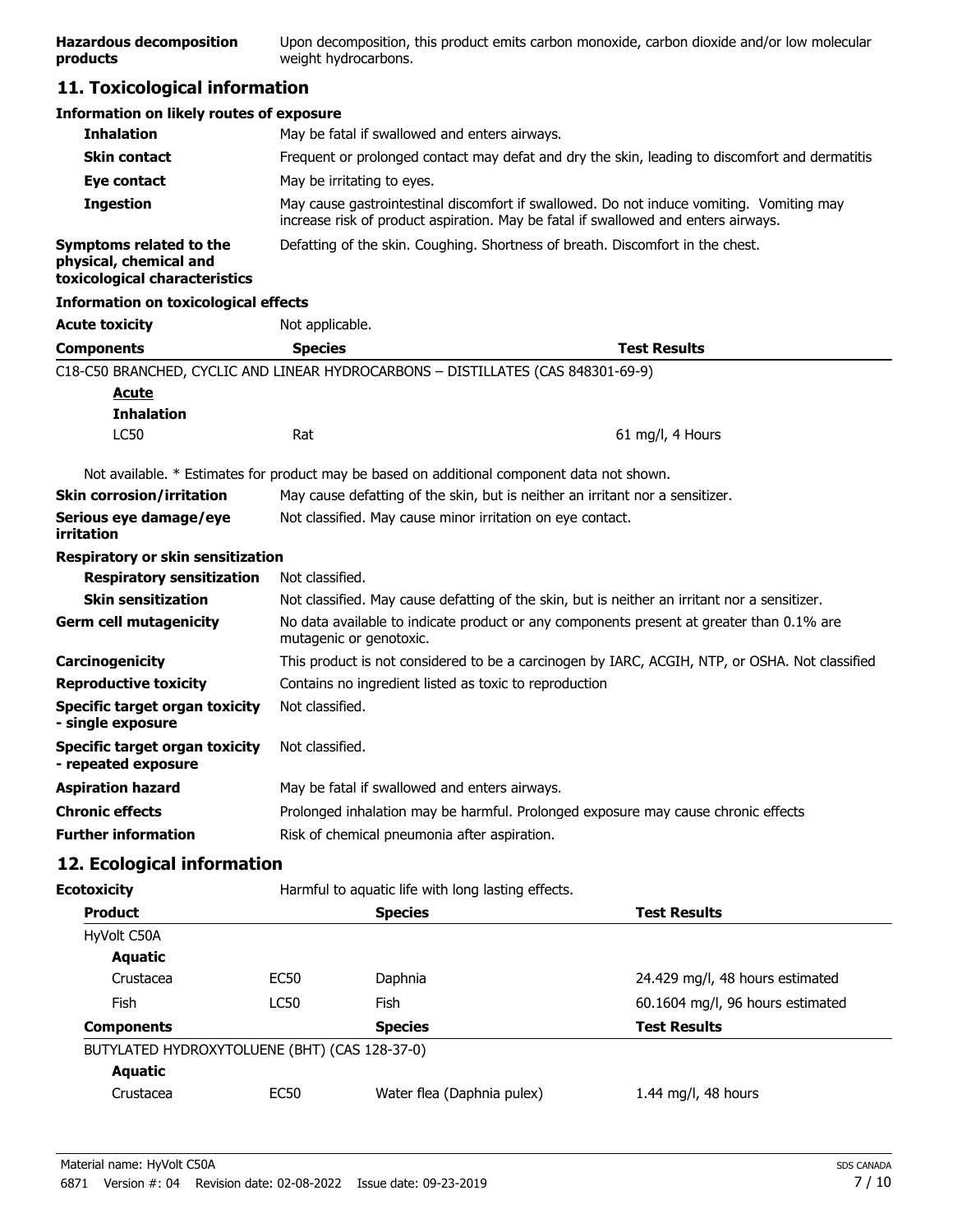| <b>Components</b>                               |                                                                                                                                                                                                                                                                                                                                  | <b>Species</b>                                                                              | <b>Test Results</b>                                                                                                                                                                                  |
|-------------------------------------------------|----------------------------------------------------------------------------------------------------------------------------------------------------------------------------------------------------------------------------------------------------------------------------------------------------------------------------------|---------------------------------------------------------------------------------------------|------------------------------------------------------------------------------------------------------------------------------------------------------------------------------------------------------|
|                                                 |                                                                                                                                                                                                                                                                                                                                  | C18-C50 BRANCHED, CYCLIC AND LINEAR HYDROCARBONS - DISTILLATES (CAS 848301-69-9)            |                                                                                                                                                                                                      |
| Aquatic                                         |                                                                                                                                                                                                                                                                                                                                  |                                                                                             |                                                                                                                                                                                                      |
| Crustacea                                       | <b>EC50</b>                                                                                                                                                                                                                                                                                                                      | Water flea (Daphnia pulex)                                                                  | 2.7 - 5.1 mg/l, 48 hours                                                                                                                                                                             |
| <b>Fish</b>                                     | <b>LC50</b>                                                                                                                                                                                                                                                                                                                      | Rainbow trout, donaldson trout<br>(Oncorhynchus mykiss)                                     | 8.8 mg/l, 96 hours                                                                                                                                                                                   |
|                                                 |                                                                                                                                                                                                                                                                                                                                  |                                                                                             | 8.8 mg/l, 96 hours                                                                                                                                                                                   |
|                                                 |                                                                                                                                                                                                                                                                                                                                  | Not available. * Estimates for product may be based on additional component data not shown. |                                                                                                                                                                                                      |
| <b>Persistence and degradability</b>            | Not inherently biodegradable.                                                                                                                                                                                                                                                                                                    |                                                                                             |                                                                                                                                                                                                      |
| <b>Bioaccumulative potential</b>                | Bioaccumulation is unlikely to be significant because of the low water solubility of this product.                                                                                                                                                                                                                               |                                                                                             |                                                                                                                                                                                                      |
| <b>Mobility in soil</b>                         | Not available.                                                                                                                                                                                                                                                                                                                   |                                                                                             |                                                                                                                                                                                                      |
| Other adverse effects                           | No other adverse environmental effects (e.g. ozone depletion, photochemical ozone creation<br>potential, endocrine disruption, global warming potential) are expected from this component.                                                                                                                                       |                                                                                             |                                                                                                                                                                                                      |
| 13. Disposal considerations                     |                                                                                                                                                                                                                                                                                                                                  |                                                                                             |                                                                                                                                                                                                      |
| <b>Disposal instructions</b>                    | When this product as supplied is to be discarded as waste, it does not meet the definition of a<br>RCRA waste under 40 CFR 261. Disposal recommendations are based on material as supplied.<br>Disposal must be in accordance with current applicable laws and regulations, and material<br>characteristics at time of disposal. |                                                                                             |                                                                                                                                                                                                      |
| Hazardous waste code                            | Not applicable.                                                                                                                                                                                                                                                                                                                  |                                                                                             |                                                                                                                                                                                                      |
| <b>Waste from residues /</b><br>unused products | Dispose of in accordance with local regulations. Avoid discharge into water courses or onto the<br>ground.                                                                                                                                                                                                                       |                                                                                             |                                                                                                                                                                                                      |
| <b>Contaminated packaging</b>                   |                                                                                                                                                                                                                                                                                                                                  | emptied. Offer rinsed packaging material to local recycling facilities.                     | Empty containers should be taken to an approved waste handling site for recycling or disposal.<br>Since emptied containers may retain product residue, follow label warnings even after container is |

## **14. Transport information**

#### **TDG**

Not regulated as dangerous goods.

#### **IATA**

Not regulated as dangerous goods.

#### **IMDG**

Not regulated as dangerous goods.

#### **Transport in bulk according to** Not available.

**Annex II of MARPOL 73/78**

## **and the IBC Code**

**General information** Not regulated as dangerous goods.

## **15. Regulatory information**

This product has been classified in accordance with the hazard criteria of the CPR and the SDS contains all the information required by the CPR. **Canadian regulations**

## **Controlled Drugs and Substances Act** Not regulated.

**Export Control List (CEPA 1999, Schedule 3)** Not listed. **Greenhouse Gases**

#### Not listed. **Precursor Control Regulations**

Not regulated.

#### The product is classified and labelled in accordance with EC directives or respective national laws. This Safety Data Sheet complies with the requirements of Regulation (EC) No 1907/2006. **International regulations**

HyVolt oils are certified to be PCB-free. HyVolt oils are processed from naturally occurring raw materials with no additives or recycled oils that might introduce PCB contamination.

#### **Stockholm Convention**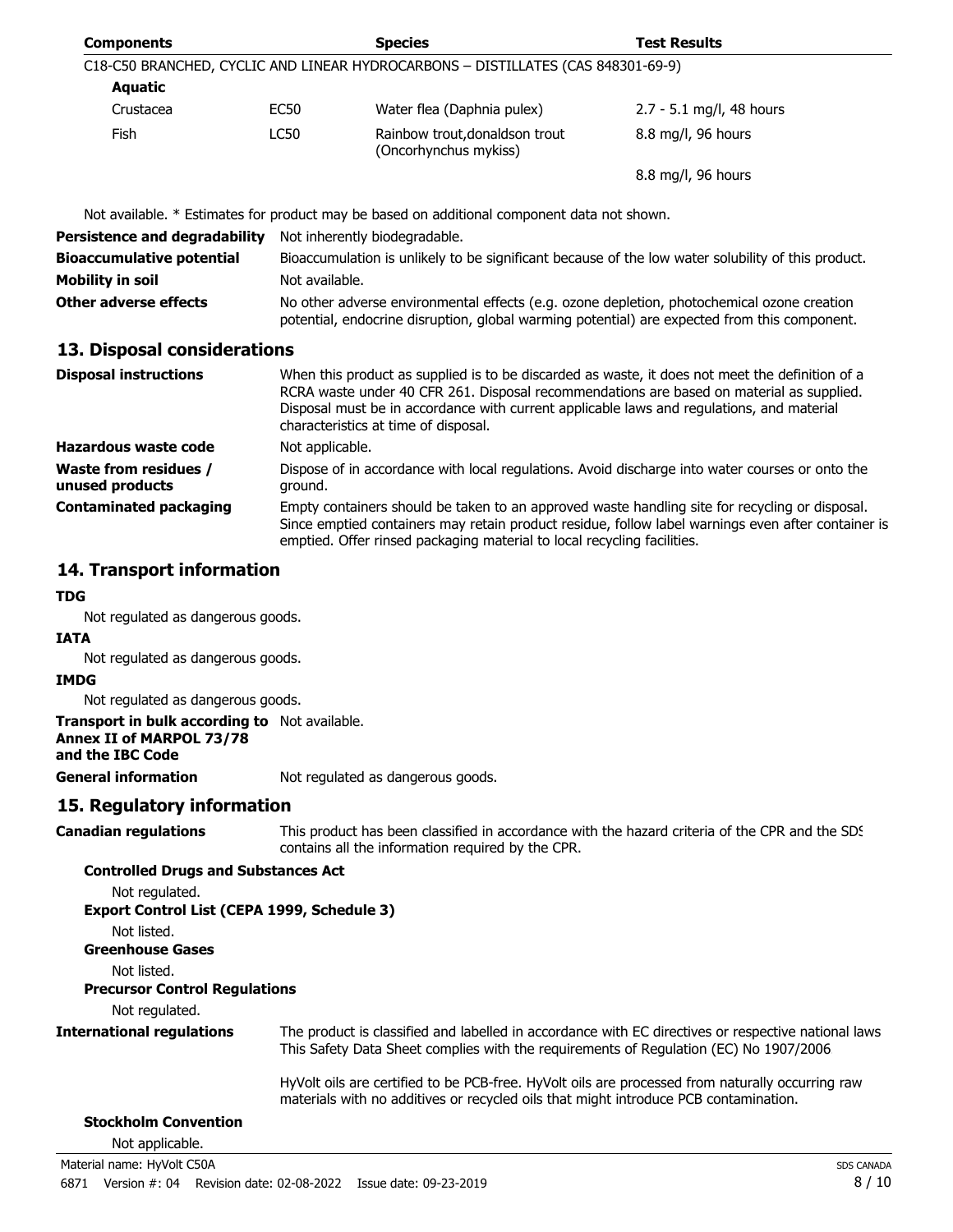## **Rotterdam Convention**

Not applicable. **Kyoto protocol** Not applicable. **Montreal Protocol** Not applicable. **Basel Convention** Not applicable.

## **International Inventories**

| Country(s) or region        | <b>Inventory name</b>                                                     | On inventory (yes/no)* |
|-----------------------------|---------------------------------------------------------------------------|------------------------|
| Australia                   | Australian Inventory of Chemical Substances (AICS)                        | Yes                    |
| Canada                      | Domestic Substances List (DSL)                                            | Yes                    |
| Canada                      | Non-Domestic Substances List (NDSL)                                       | No                     |
| China                       | Inventory of Existing Chemical Substances in China (IECSC)                | Yes                    |
| Europe                      | European Inventory of Existing Commercial Chemical Substances<br>(EINECS) | Yes                    |
| Europe                      | European List of Notified Chemical Substances (ELINCS)                    | No                     |
| Japan                       | Inventory of Existing and New Chemical Substances (ENCS)                  | Yes                    |
| Korea                       | Existing Chemicals List (ECL)                                             | Yes                    |
| New Zealand                 | New Zealand Inventory                                                     | Yes                    |
| Philippines                 | Philippine Inventory of Chemicals and Chemical Substances<br>(PICCS)      | Yes                    |
| Taiwan                      | Taiwan Chemical Substance Inventory (TCSI)                                | Yes                    |
| United States & Puerto Rico | Toxic Substances Control Act (TSCA) Inventory                             | Yes                    |
|                             |                                                                           |                        |

\*A "Yes" indicates that all components of this product comply with the inventory requirements administered by the governing country(s) A "No" indicates that one or more components of the product are not listed or exempt from listing on the inventory administered by the governing country(s).

## **16. Other information**

| <b>Issue date</b>          | 09-23-2019                                                                                                                                                                                                                                                                                                                                                                                                                                                                                                                                                                                                                                                                                                                                    |
|----------------------------|-----------------------------------------------------------------------------------------------------------------------------------------------------------------------------------------------------------------------------------------------------------------------------------------------------------------------------------------------------------------------------------------------------------------------------------------------------------------------------------------------------------------------------------------------------------------------------------------------------------------------------------------------------------------------------------------------------------------------------------------------|
| <b>Revision date</b>       | 02-08-2022                                                                                                                                                                                                                                                                                                                                                                                                                                                                                                                                                                                                                                                                                                                                    |
| <b>Version #</b>           | 04                                                                                                                                                                                                                                                                                                                                                                                                                                                                                                                                                                                                                                                                                                                                            |
| <b>Further information</b> | Local CHEMTREC Numbers:<br>CHEMTREC China: 4001-204937<br>CHEMTREC EU (Brussels): +(32)-28083237<br>CHEMTREC Indonesia: 001-803-017-9114<br>CHEMTREC Malaysia: +(60)-327884561<br>CHEMTREC Mexico: 1-800-681-9531<br>CHEMTREC Singapore: +(65)-31581349                                                                                                                                                                                                                                                                                                                                                                                                                                                                                       |
| <b>References</b>          | <b>ACGIH</b><br>EPA: AQUIRE database<br>NLM: Hazardous Substances Data Base<br>US. IARC Monographs on Occupational Exposures to Chemical Agents<br>IARC Monographs. Overall Evaluation of Carcinogenicity<br>National Toxicology Program (NTP) Report on Carcinogens<br>ACGIH Documentation of the Threshold Limit Values and Biological Exposure Indices<br>Chemical Abstracts Service Registry Handbook<br>CRC: Handbook of Chemistry and Physics<br>ILO Safety Cards<br>International Labour Organization<br>International Maritime Organization Marine Pollutants List<br>NFPA Hazardous Chemical Data Sheets<br>NIOSH Pocket Guide<br>Registry of Toxic Effects of Chemical Substances (RTECS)<br>US DOT Hazardous Materials Regulations |